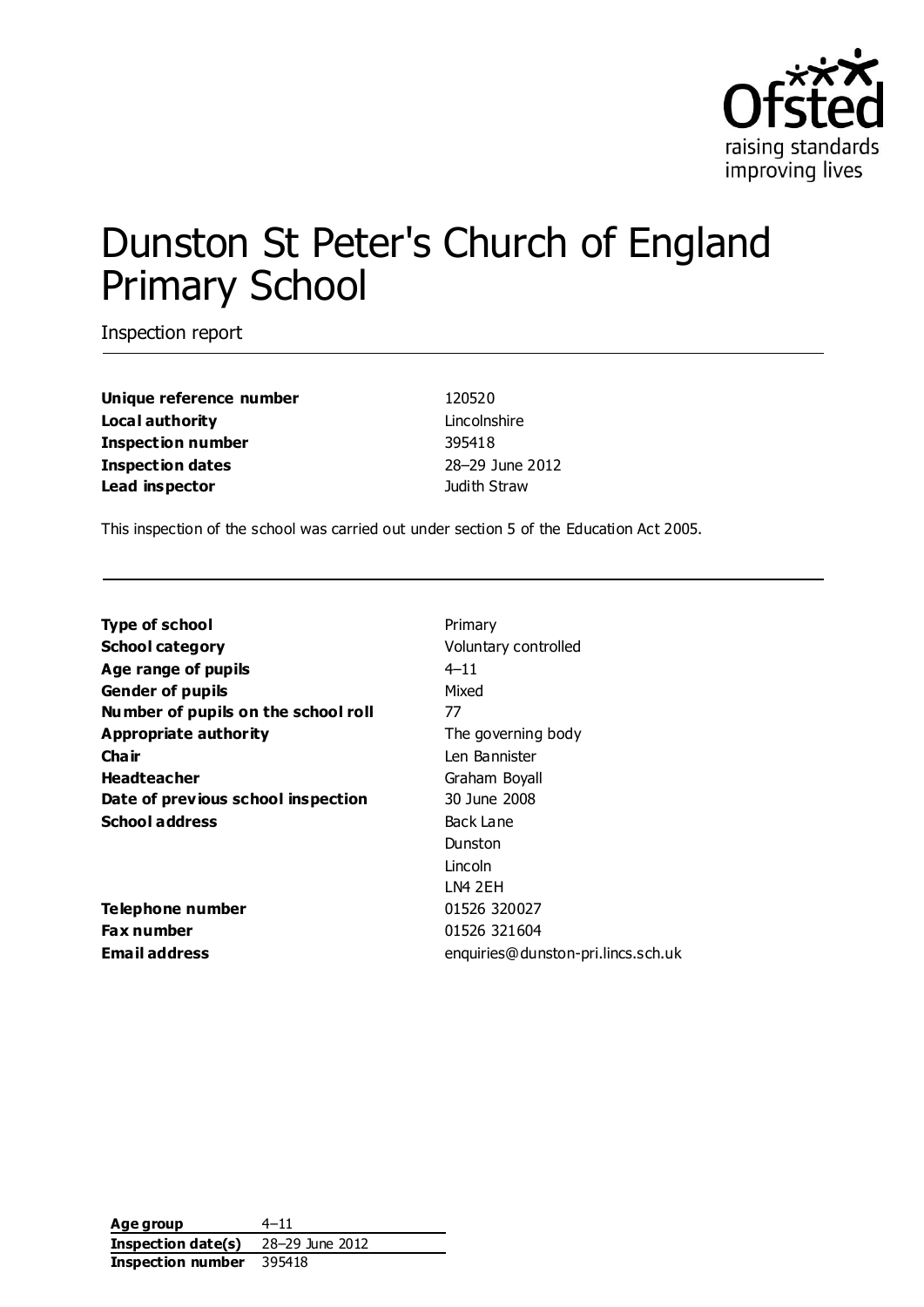

You can use Parent View to give Ofsted your opinion on your child's school. Ofsted will use the information parents and carers provide when deciding which schools to inspect and when.

You can also use Parent View to find out what other parents and carers think about schools in England. You can visit [www.parentview.ofsted.gov.uk,](http://www.parentview.ofsted.gov.uk/) or look for the link on the main Ofsted website: [www.ofsted.gov.uk](http://www.ofsted.gov.uk/)

The Office for Standards in Education, Children's Services and Skills (Ofsted) regulates and inspects to achieve excellence in the care of children and young people, and in education and skills for learners of all ages. It regulates and inspects childcare and children's social care, and inspects the Children and Family Court Advisory Support Service (Cafcass), schools, colleges, initial teacher training, work-based learning and skills training, adult and community learning, and education and training in prisons and other secure establishments. It assesses council children's services, and inspects services for looked after children, safeguarding and child protection.

Further copies of this report are obtainable from the school. Under the Education Act 2005, the school must provide a copy of this report free of charge to certain categories of people. A charge not exceeding the full cost of reproduction may be made for any other copies supplied.

If you would like a copy of this document in a different format, such as large print or Braille, please telephone 0300 123 4234, or email enquiries@ofsted.gov.uk.

You may copy all or parts of this document for non-commercial educational purposes, as long as you give details of the source and date of publication and do not alter the information in any way.

To receive regular email alerts about new publications, including survey reports and school inspection reports, please visit our website and go to 'Subscribe'.

Piccadilly Gate Store St **Manchester** M1 2WD

T: 0300 123 4234 Textphone: 0161 618 8524 E: enquiries@ofsted.gov.uk W: www.ofsted.gov.uk



© Crown copyright 2012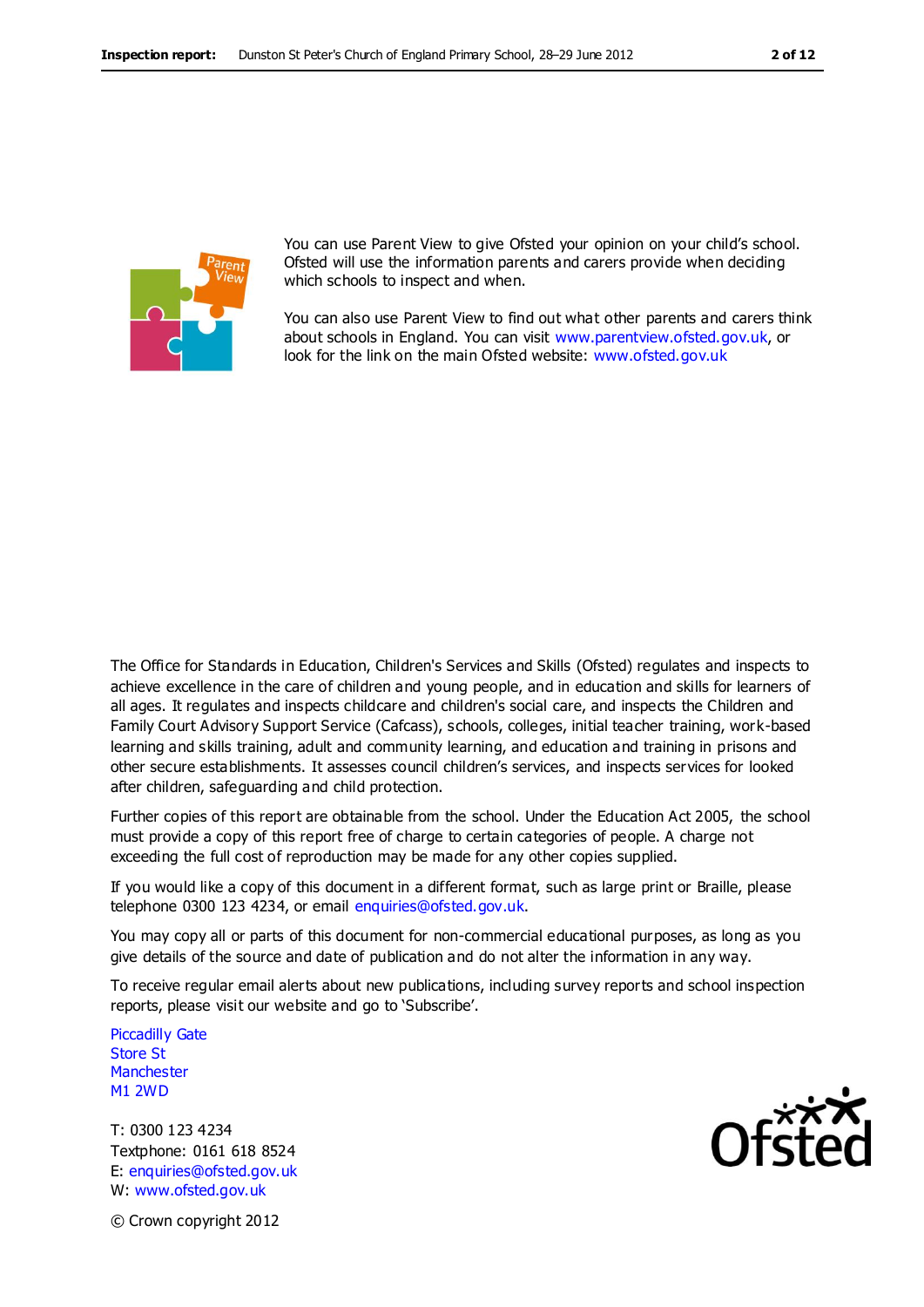### **Introduction**

Inspection team

Judith Straw Additional Inspector

This inspection was carried out with two days' notice. The inspector observed teaching and learning in eight lessons taught by three teachers, and visited several small group sessions led by teaching assistants. The inspector held meetings with members of the governing body, staff and pupils and had informal conversations with parents and carers bringing their children to school. The inspector observed the school's work, and looked at a wide range of documentation including development planning, pupils' work, safeguarding arrangements, self-evaluation records, school policies and performance data. Questionnaires were scrutinised from 56 parents and carers as well as those completed by pupils and staff.

### **Information about the school**

This school is much smaller than the average-sized primary school, and is located in a rural area. Pupils are taught in three mixed-age classes. The proportion of pupils known to be eligible for free school meals is low. All pupils are of White British backgrounds. The proportion of pupils who are supported at 'school action plus' or have a statement of educational needs is above average. The school meets the government's current floor standards, which set the minimum expectations for attainment and progress. A higher than usual proportion of pupils join the school other than at the start of each year.

The school's awards include Healthy Schools accreditation, Eco Schools bronze and the Sing-Up silver award. The school is a registered Young Enterprise Centre. The school has undergone significant staffing changes in the last two years. The school is in a federation agreement with another nearby school of similar size and the headteacher is executive headteacher of both schools.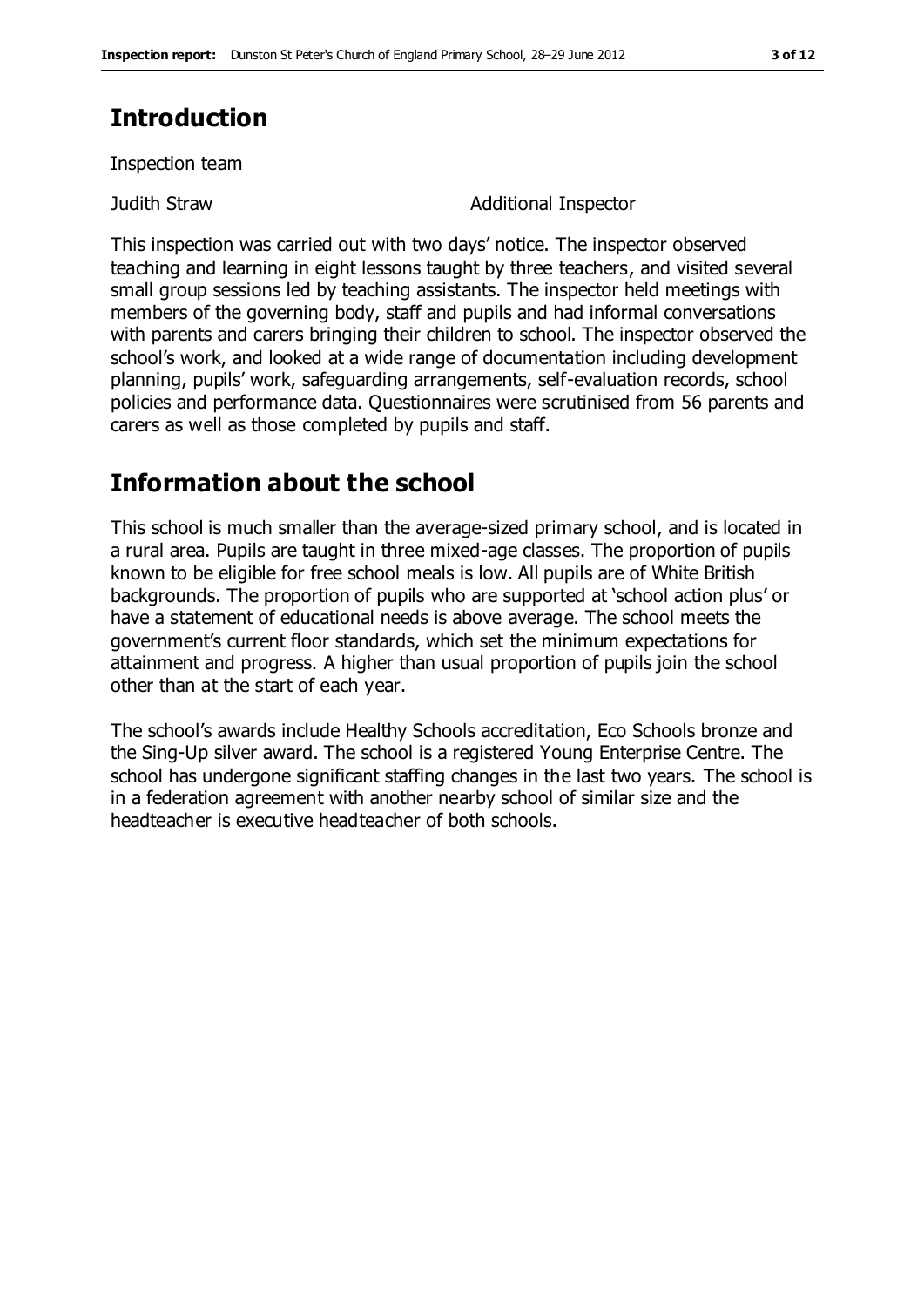### **Inspection judgements**

| <b>Overall effectiveness</b>          |  |
|---------------------------------------|--|
|                                       |  |
| <b>Achievement of pupils</b>          |  |
| <b>Quality of teaching</b>            |  |
| <b>Behaviour and safety of pupils</b> |  |
| <b>Leadership and management</b>      |  |

### **Key findings**

- This is a good school. Pupils thrive at Dunston, and leave as confident, articulate and polite young people who are well prepared for the next stage of their education. The school is not outstanding because it does not ensure that pupils achieve highly in writing. Also, while action plans are well considered and effective they do not include precise, measurable success-criteria, and the outdoor area for Reception and Year 1 children does not fully support learning.
- Pupils' achievement is good. Pupils of all abilities, including disabled pupils and those who have special educational needs, use and apply basic skills well throughout the curriculum. By the end of Year 6 attainment is average in writing, above average in mathematics and high in reading.
- The quality of teaching is good overall, and some is outstanding. Lessons are imaginative and challenging. Pupils make a good start in the Early Years Foundation Stage, although they have few opportunities to learn outside. Teachers use marking and feedback well to involve pupils effectively in improving their own work. Vibrant displays of pupils' good-quality work promote their desire to achieve as well as they can.
- $\blacksquare$  Pupils' behaviour is excellent and this makes a significant contribution to the quality of their learning. Levels of attendance are consistently high. Pupils are considerate and thoughtful and live up to the agreed school values of friendship, respect and honesty. They make an excellent contribution to making the school a safe and welcoming environment.
- All the staff have leadership roles in this small primary school and share the same vision for improvement. In response to a dip in standards and progress in 2011, they swiftly implemented rigorous performance management, professional development and intensive pupil support. As a result, progress has accelerating throughout the school. The federation with another school brings benefits in shared professional expertise.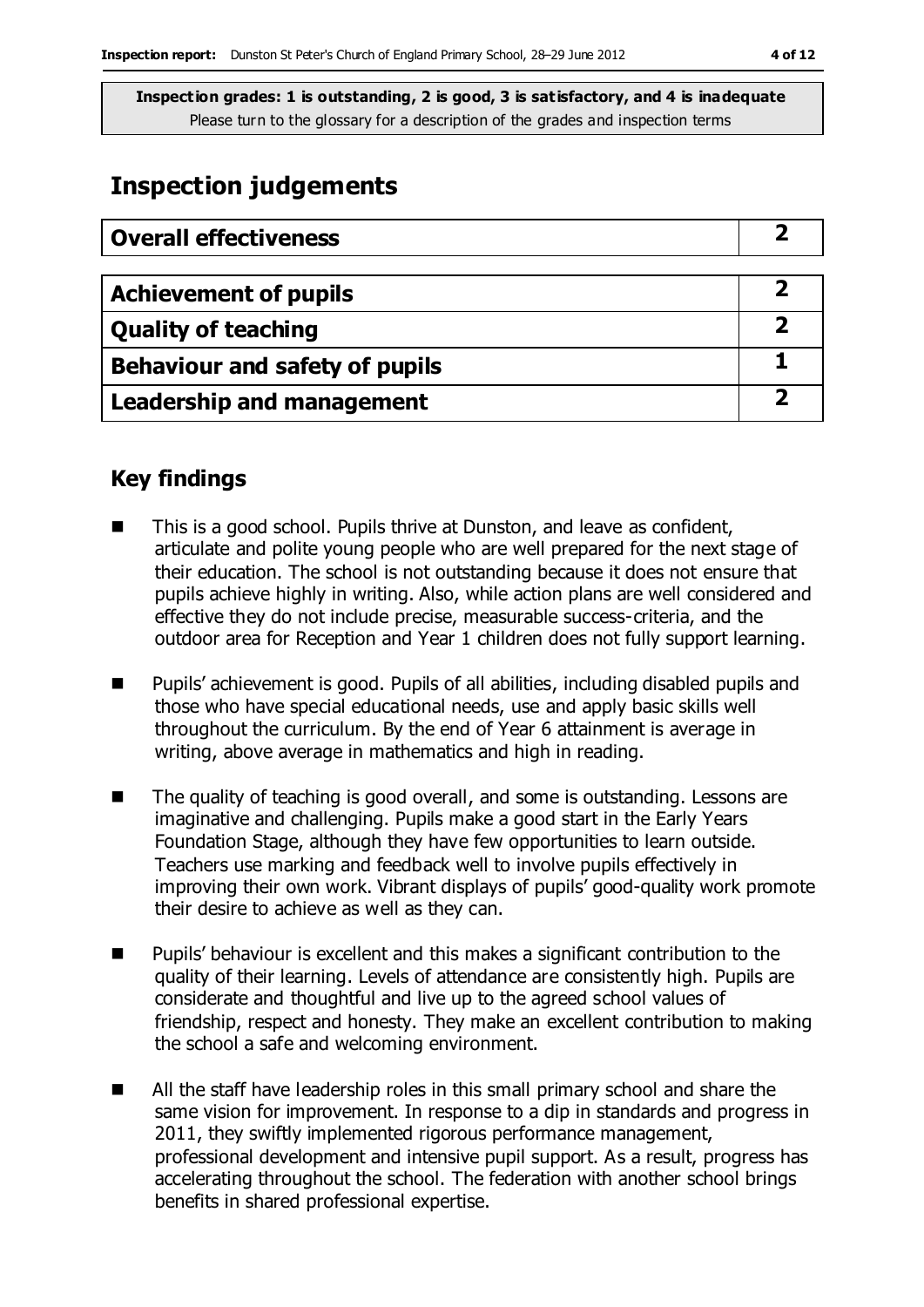### **What does the school need to do to improve further?**

- Further improve achievement so that overall attainment at the end of Key Stage 2 is above the national average by the summer of 2013, by:
	- embedding recent strategies to accelerate progress in writing so that pupils write at greater length more frequently and have more opportunities for cross-curricular writing
	- ensuring that action plans have precise targets by which their success can be measured.
- Develop the use of the outdoor area for children in the Reception and Year 1 classes so that children can access all the areas of learning outside.

#### **Main report**

#### **Achievement of pupils**

Children start in the Early Years Foundation Stage with skills that vary considerably from year to year because of the small size of each year group, but overall they are broadly in line with those expected nationally for their age. Children make good progress from their different starting points and are well prepared for Year 1. They concentrate well, especially when inspired by 'learning lion', and make particularly good progress in acquiring early reading, writing and mathematical skills. As a result the gap between the attainment of the least-able children and others is successfully reducing.

Pupils make very good progress in reading, where attainment is above average by the end of Key Stage 1 and well above by the end of Key Stage 2. Throughout the school, pupils enjoy reading from a wide range of materials that are carefully selected to expand their knowledge and love of literature. Pupils make good progress in developing more advanced comprehension and referencing skills and apply them independently in many contexts. Pupils are making better progress in writing as a result of very recent strategies introduced since April 2012. They increasingly write at length in their 'Awesome authors' books and take pride in presenting their work carefully. They rise well to teachers' increased expectations for imaginative use of vocabulary and sensitive writing. For example, 'The wind is shrieking with a menacing laugh.' These strategies have not been in place long enough to raise overall attainment at the end of Year 6.

Pupils are making good progress in mathematics, where attainment is rising rapidly and is consistently above average. Pupils across the school show resilience in tackling problems and develop good mental mathematic skills. Pupils make good use of information and communication technology across the curriculum. They relish the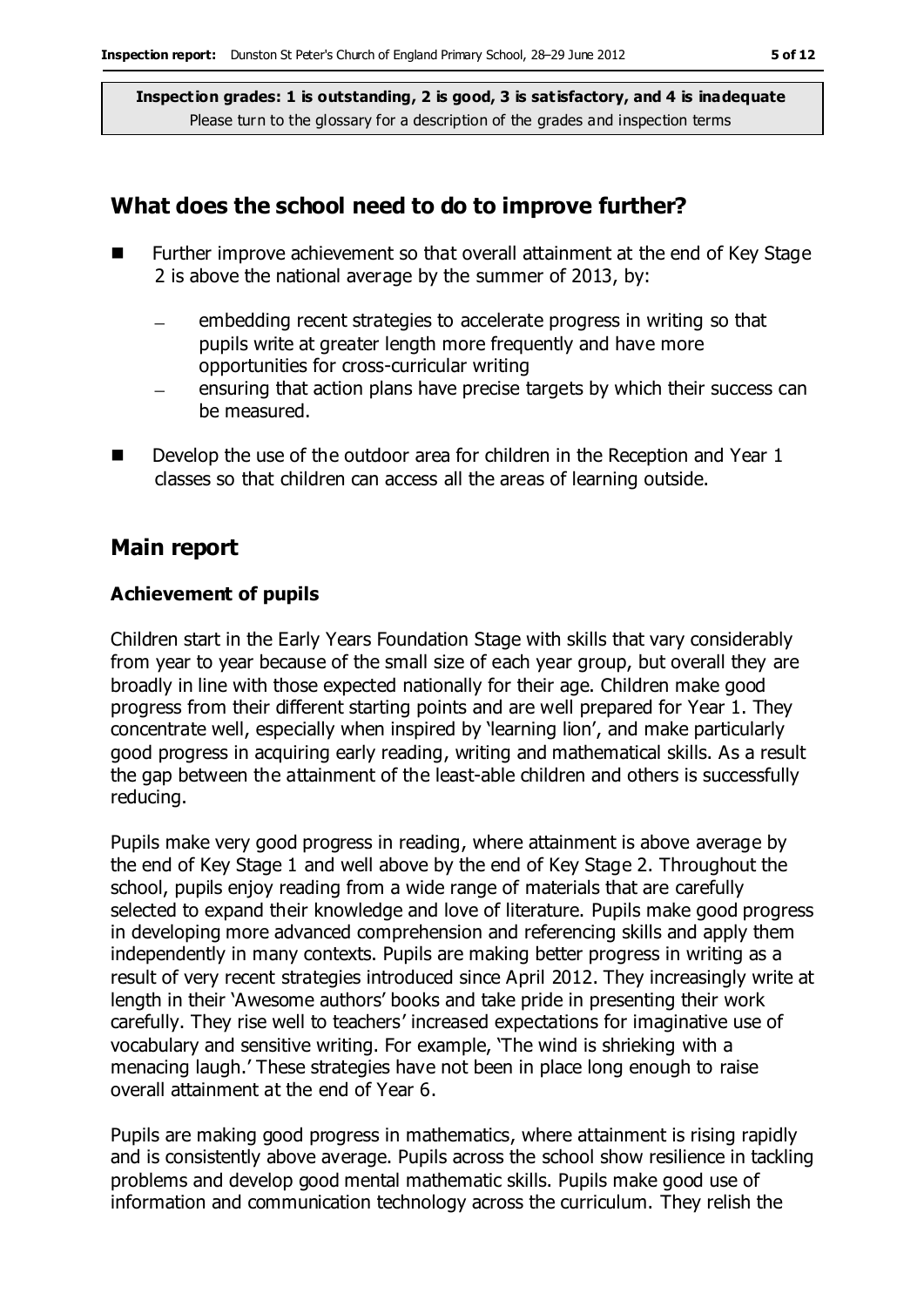opportunities to sing, play numerous sports and learn French.

Pupils work well in groups and make good use of 'talking partners' to share ideas. They respond well to teachers' questions in lessons and comments in marking and feedback. They develop good self-critical skills and work well in mixed-age classes. More-able pupils are increasingly reaching the higher Level 5 at the end of Key Stage 2 in reading, mathematics and to some degree, as a result of new strategies introduced this year, in writing. Disabled pupils and those who have special educational needs make good, and often outstanding, progress because of the individual attention they receive. Parents and carers are accurate in their unanimous view that children make good progress.

#### **Quality of teaching**

Lessons are often exciting. They are well planned to take account of the different age groups in each class and to build systematically on pupils' knowledge and understanding. Teachers' subject knowledge is good. Teaching assistants are very well informed and play a significant role throughout lessons in supporting the overall learning and that of different groups, including disabled pupils and those who have special educational needs. As a result all groups develop an accurate use of language, become articulate in discussing their ideas, and benefit from a good pace of learning. For example, in a Reception/Year 1 lesson inspired by the story of Jack and the Beanstalk, pupils were writing postcards home from imaginary places such as 'teddy bear land', 'chocolate land' and 'skyscraperland'. Pupils relish the opportunity to learn in the outdoor area and the school has appropriate plans to enhance this area with better resources. In a Year 2/3 lesson where literacy was linked with history, pupils were writing statements that might have been said by Florence Nightingale or Mary Seacole and trying to work out who said which. Teachers make good use of stimulating and attractive resources, including information and communication technology, both to inform and involve pupils. For example, in Year 4/5/6 some pupils were using the internet to find images of mountain ranges while others developed atlas-reading skills. Pupils were very engaged in their learning and a satisfied cry of 'Wow, I've found Everest!' was greeted with enthusiasm.

In response to the consistently lower attainment of pupils in writing the subject leader for literacy has introduced a range of strategies including a complete review of how phonics (the teaching of letters and sounds) is taught, regular guided writing sessions, the use of 'literary starter' books every day and a writing wall in every classroom. These activities are already improving pupils' progress but have not yet become firmly embedded in plans for all lessons and are not yet having a full impact on the proportion of pupils reaching the higher Level 5 in writing. Occasionally in literacy lessons too much time is given to lengthy introductions, so pupils are less engaged in their work when they eventually start writing.

The teaching of mathematics is good across the school. The pace is challenging but a strong focus on calculation skills builds pupils' confidence so that attainment is rising.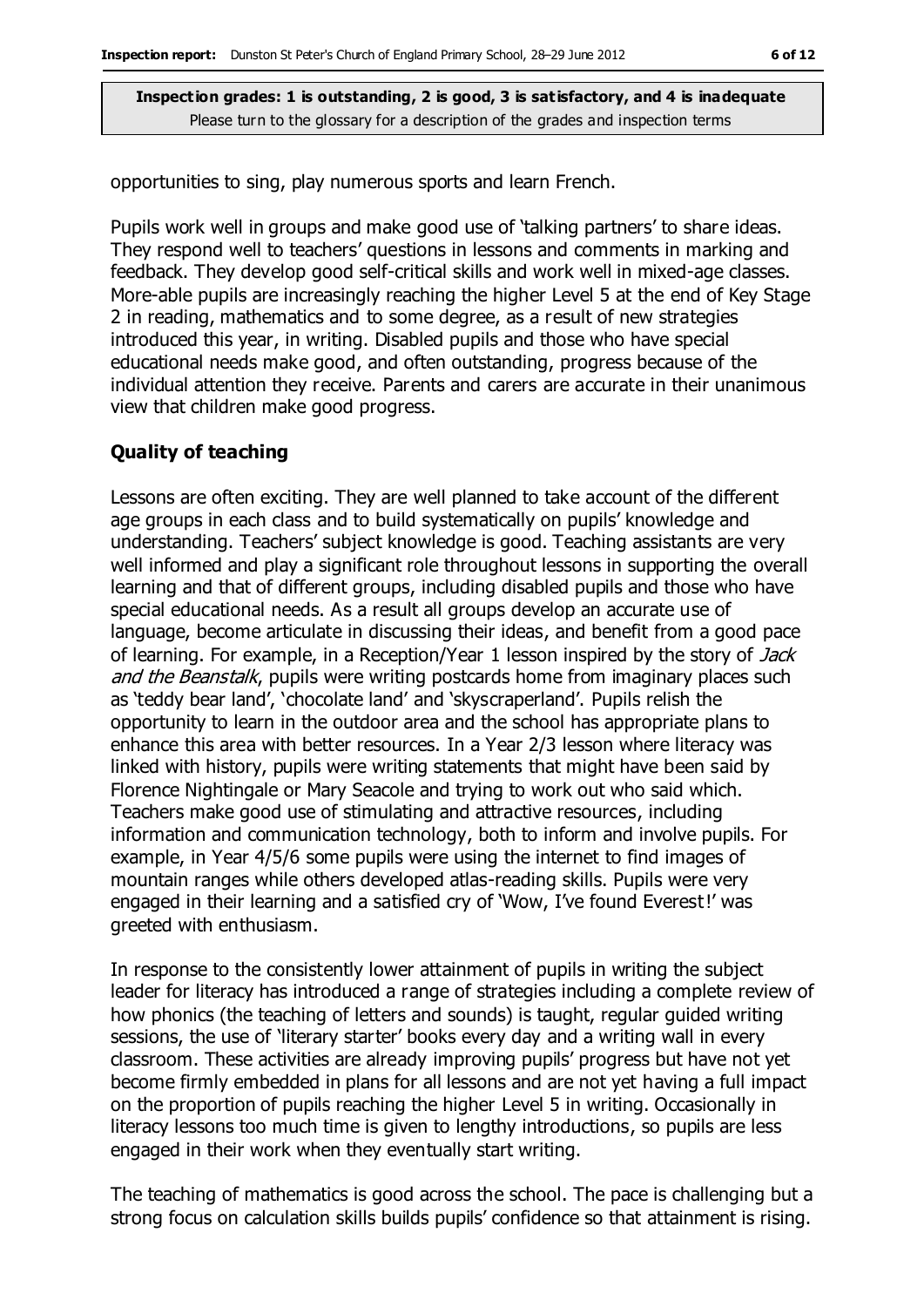High-quality relationships, challenging questions and opportunities to work independently make a strong contribution to pupils' spiritual, moral, social and cultural development. Teachers use the curriculum to engage and inspire pupils, and the walls are decorated with fine displays of recent topics including a 'CSI'-themed day in science, beautifully drawn Tudor houses, treasure boxes and French studies. The teaching of reading has been good over time and is improving further because of the new approach to teaching letters and sounds.

Teachers make good use of targets for pupils to achieve in English, mathematics and other subjects that are based on frequent and accurate assessments of progress. These are used well by pupils in lessons because they are keen to do well and reach their targets. Marking is regular and purposeful and always gives advice on how pupils can improve their work. Parents, carers and pupils all express full confidence in the quality of teaching.

#### **Behaviour and safety of pupils**

Pupils' typically outstanding behaviour makes a strong contribution to the quality of learning throughout the school. Many pupils were able to describe 'amazing learning moments' such as their visit to the Jorvik centre and learning to read quickly. Parents and carers unanimously agree that behaviour is excellent, as do the pupils. Pupils say that everyone in school lives by the agreed values of friendship, respect and honesty. They appreciate how hard adults work to keep them safe and secure. They respect the behaviour code and, through the school council, feel that their views are important and that they contribute to school decisions. Pupils receive excellent support and as a result there are very few incidents of inappropriate behaviour or bullying, and they say that anything that does occur is effectively managed. Pupils' attendance is consistently well above average because they enjoy school.

Through the curriculum, assemblies and well-planned personal and social education, pupils develop an excellent understanding of different forms of bullying, such as racial and gender-based bullying, and how to keep themselves safe. Pupils have many opportunities to meet pupils from other local schools, as well as their partner school, so that the transition into much larger high schools is made easy and they feel well prepared for the next stage of their education.

#### **Leadership and management**

The headteacher has created a leadership team that is sharply focused on raising pupils' achievement in an open and inclusive manner. He has developed very close links with the partner school which benefit all pupils through enhanced staff development and sharing of good practice. All staff share strong teamwork and a shared view about the school's future direction. The governing body is actively involved in the school and plays its part in shaping strategic direction. The governing bodies of both federated schools are working closely together to improve both schools. Leaders at all levels are involved in monitoring and evaluating activities.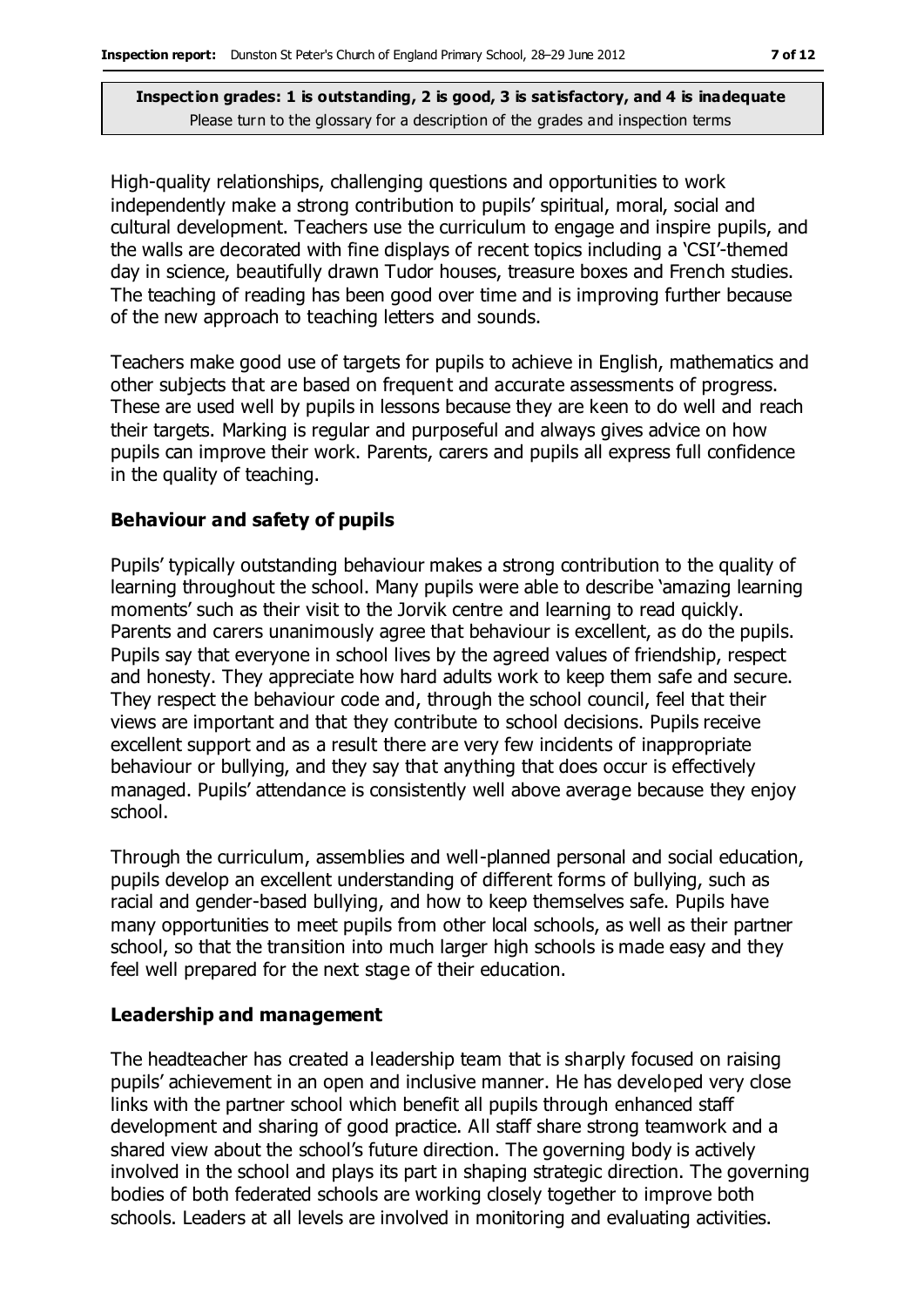They have devised imaginative action plans, for example the strategies to improve pupils' writing, that are already bringing about improvements. Some of these plans do not set targets that can be precisely measured so that the school can clearly identify successes and where actions taken have been less effective. For example, the current target for writing simply says 'standards are raised' without specifying by what percentage they expect to increase the proportion reaching Level 4 and 5.

Self-evaluation is accurate and actions taken to respond to the dip in standards and progress in 2011 have been rapidly effective, demonstrating the school's capacity to improve further. The school is increasingly popular and numbers have grown so that, from September, it will expand from three classes to four. The school values all its pupils equally and is committed to eradicating any discrimination and ensuring that all pupils achieve as well as they can. The new special needs coordinator is overhauling provision to better support the high proportion of disabled pupils and those who have special educational needs.

Staff promote pupils' spiritual, moral, social and cultural development well through the broad and rich curriculum. The school seeks to broaden horizons and enable pupils to become citizens of the world. Safeguarding arrangements are good, with robust risk assessments to ensure that pupils are safe and well cared for. Very good links with parents and carers promote their active involvement with the school. Many of the parents and carers who responded to the questionnaire wrote additional comments in praise of the school and the staff.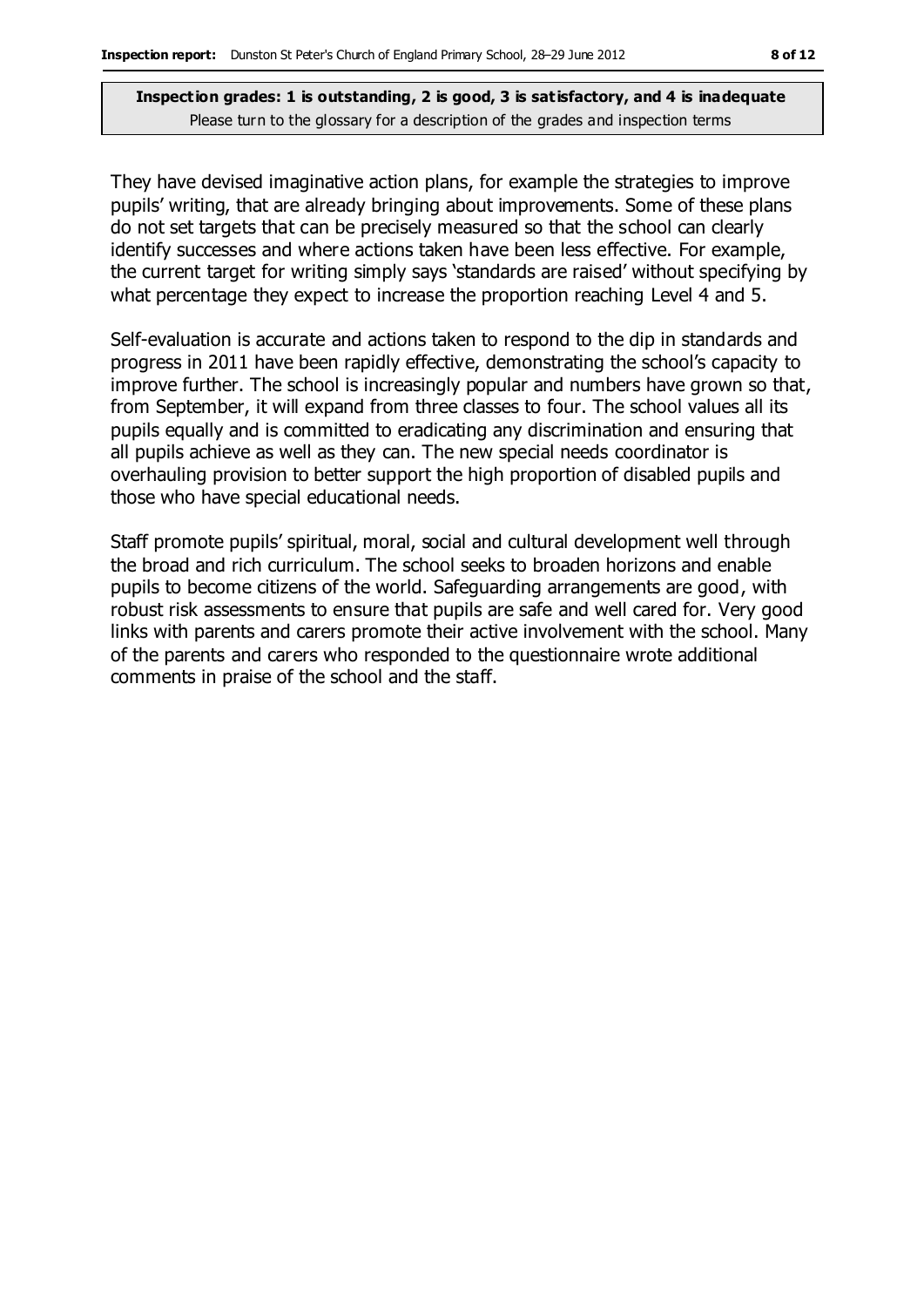# **Glossary**

### **What inspection judgements mean**

| Grade   | <b>Judgement</b> | <b>Description</b>                                            |
|---------|------------------|---------------------------------------------------------------|
| Grade 1 | Outstanding      | These features are highly effective. An outstanding           |
|         |                  | school provides exceptionally well for all its pupils' needs. |
| Grade 2 | Good             | These are very positive features of a school. A school        |
|         |                  | that is good is serving its pupils well.                      |
| Grade 3 | Satisfactory     | These features are of reasonable quality. A satisfactory      |
|         |                  | school is providing adequately for its pupils.                |
| Grade 4 | Inadequate       | These features are not of an acceptable standard. An          |
|         |                  | inadequate school needs to make significant                   |
|         |                  | improvement in order to meet the needs of its pupils.         |
|         |                  | Ofsted inspectors will make further visits until it           |
|         |                  | improves.                                                     |

### **Overall effectiveness of schools**

|                       | Overall effectiveness judgement (percentage of schools) |      |                     |                   |
|-----------------------|---------------------------------------------------------|------|---------------------|-------------------|
| <b>Type of school</b> | <b>Outstanding</b>                                      | Good | <b>Satisfactory</b> | <b>Inadequate</b> |
| Nursery schools       | 54                                                      | 42   |                     |                   |
| Primary schools       | 14                                                      | 49   | 32                  |                   |
| Secondary             | 20                                                      | 39   | 34                  |                   |
| schools               |                                                         |      |                     |                   |
| Special schools       | 33                                                      | 45   | 20                  |                   |
| Pupil referral        |                                                         | 55   | 28                  |                   |
| units                 |                                                         |      |                     |                   |
| All schools           | 16                                                      | 47   | 31                  |                   |

New school inspection arrangements have been introduced from 1 January 2012. This means that inspectors make judgements that were not made previously.

The data in the table above are for the period 1 September to 31 December 2011 and represent judgements that were made under the school inspection arrangements that were introduced on 1 September 2009. These data are consistent with the latest published official sta tistics about maintained school inspection outcomes (see [www.ofsted.gov.uk\)](http://www.ofsted.gov.uk/).

The sample of schools inspected during 2010/11 was not representative of all schools nationally, as weaker schools are inspected more frequently than good or outstanding schools.

Primary schools include primary academy converters. Secondary schools include secondary academy converters, sponsor-led academies and city technology colleges. Special schools include special academy converters and non-maintained special schools.

Percentages are rounded and do not always add exactly to 100.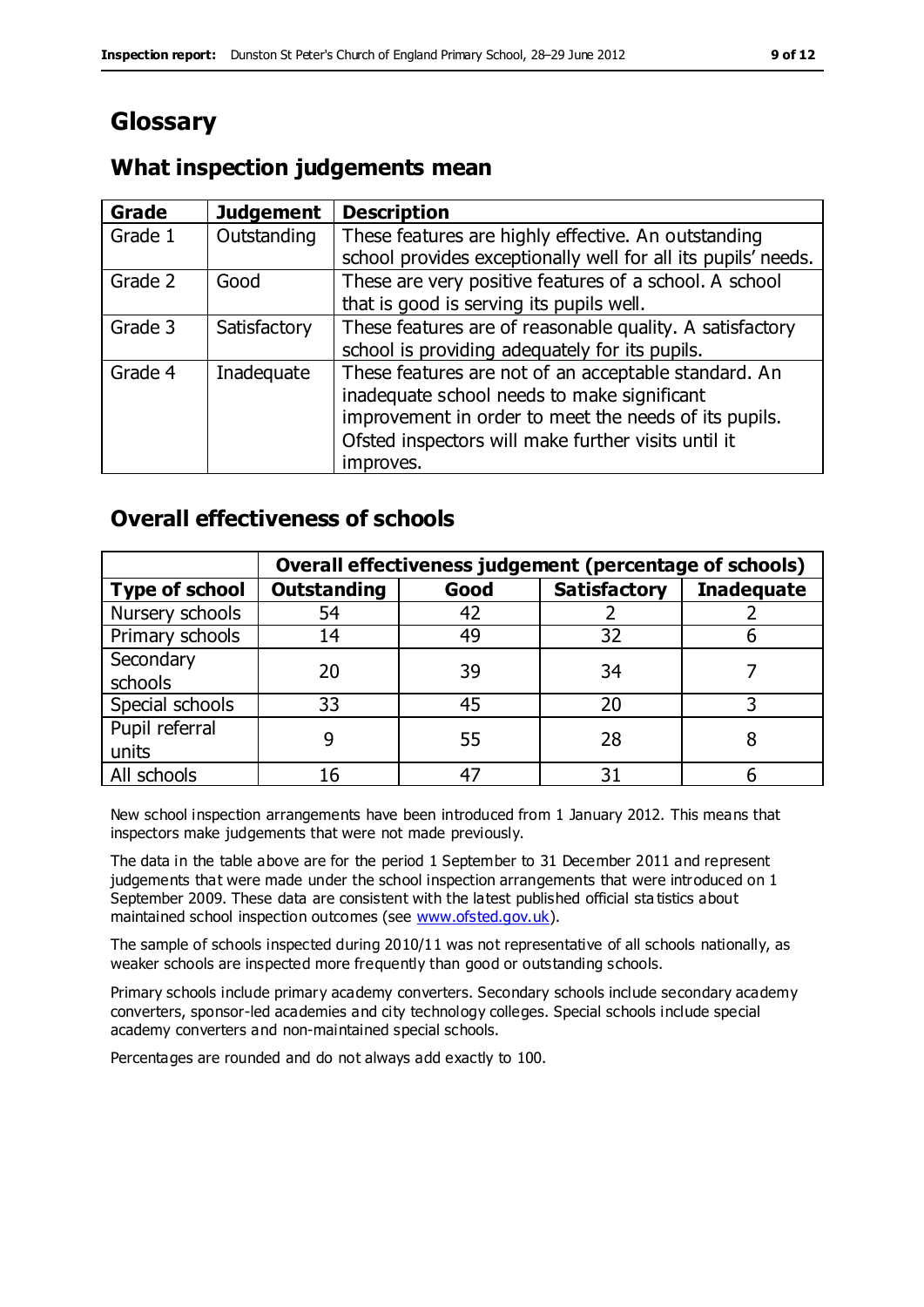## **Common terminology used by inspectors**

| Achievement:               | the progress and success of a pupil in their<br>learning and development taking account of their<br>attainment.                                                                                                        |
|----------------------------|------------------------------------------------------------------------------------------------------------------------------------------------------------------------------------------------------------------------|
| Attainment:                | the standard of the pupils' work shown by test and<br>examination results and in lessons.                                                                                                                              |
| Attendance:                | the regular attendance of pupils at school and in<br>lessons, taking into account the school's efforts to<br>encourage good attendance.                                                                                |
| Behaviour:                 | how well pupils behave in lessons, with emphasis<br>on their attitude to learning. Pupils' punctuality to<br>lessons and their conduct around the school.                                                              |
| Capacity to improve:       | the proven ability of the school to continue<br>improving based on its self-evaluation and what<br>the school has accomplished so far and on the<br>quality of its systems to maintain improvement.                    |
| Floor standards:           | the national minimum expectation of attainment<br>and progression measures.                                                                                                                                            |
| Leadership and management: | the contribution of all the staff with responsibilities,<br>not just the governors and headteacher, to<br>identifying priorities, directing and motivating staff<br>and running the school.                            |
| Learning:                  | how well pupils acquire knowledge, develop their<br>understanding, learn and practise skills and are<br>developing their competence as learners.                                                                       |
| Overall effectiveness:     | inspectors form a judgement on a school's overall<br>effectiveness based on the findings from their<br>inspection of the school.                                                                                       |
| Progress:                  | the rate at which pupils are learning in lessons and<br>over longer periods of time. It is often measured<br>by comparing the pupils' attainment at the end of a<br>key stage with their attainment when they started. |
| Safety:                    | how safe pupils are in school, including in lessons;<br>and their understanding of risks. Pupils' freedom<br>from bullying and harassment. How well the school<br>promotes safety, for example e-learning.             |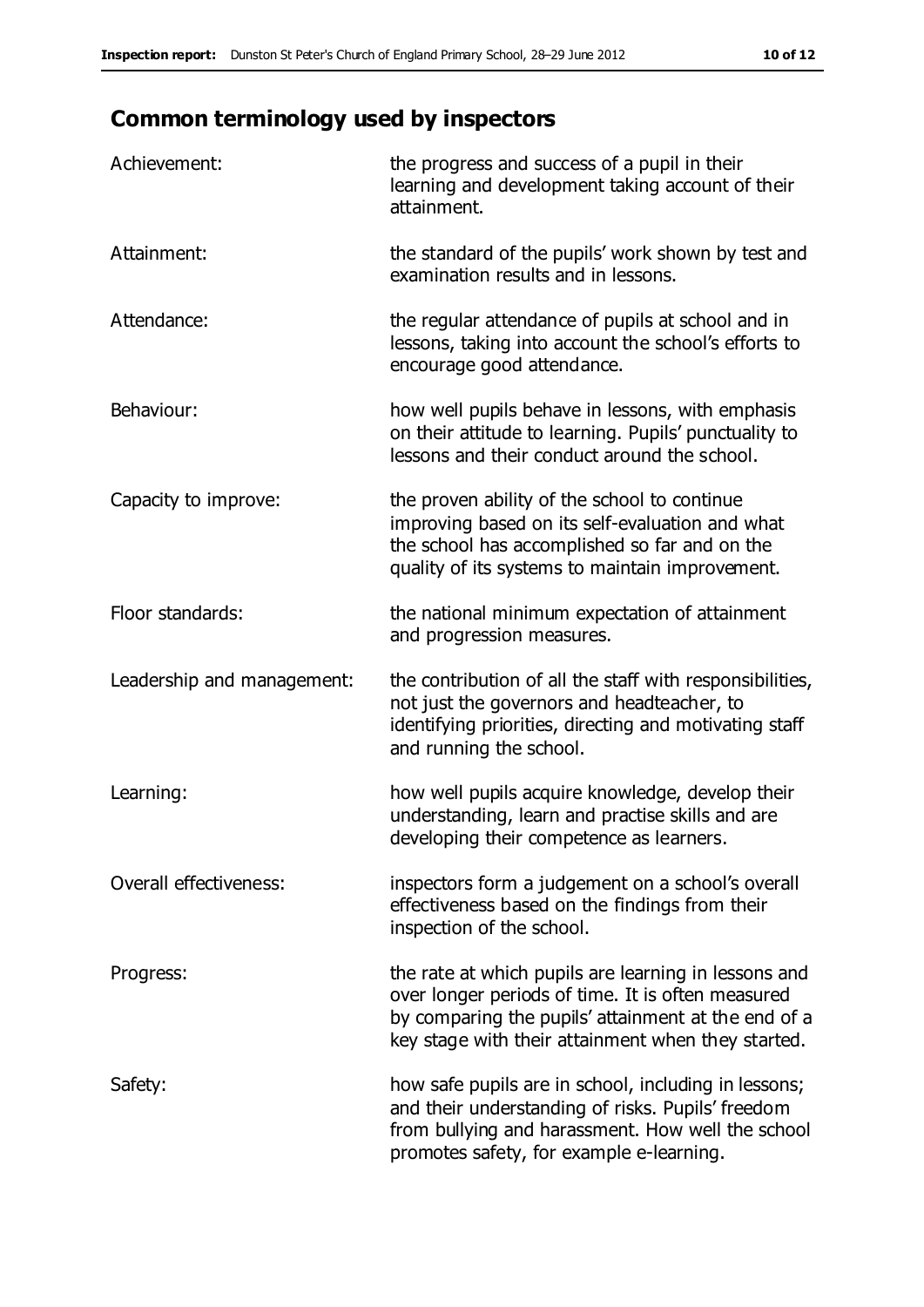#### **This letter is provided for the school, parents and carers to share with their children. It describes Ofsted's main findings from the inspection of their school.**



2 July 2012

Dear Pupils

#### **Inspection of Dunston St Peter's Church of England Primary School, Lincoln, LN4 2EH**

Thank you for making me feel so welcome when I inspected your school recently. I enjoyed visiting you in lessons, hearing your wonderful singing in assembly and chatting to you at playtimes.

You go to a good school. You really enjoy your learning and are making good progress, so that you do particularly well in reading and mathematics and are improving your work quickly in writing. Your teachers do a good job and you are willing to work hard and do your best. You are very happy to come to school and so your attendance is high. You care for each other very well and live up to the school values of friendship, respect and honesty. You are considerate and well-mannered so that behaviour is excellent. It is good to know from the questionnaires that your parents and carers agree. You told me that there is no bullying and you all feel safe.

Even though you go to a good school, part of my job is to see what your school can do to make it even better. I have asked all the staff, the headteacher and the governing body to help to make sure that your reach above-average attainment in reading, writing and mathematics by 2013, and to continue with the good ideas that are helping you to improve your skills in writing. I noticed that the children in Class 1 love to learn outdoors and so I have asked the school to improve the outdoor learning area. Your school leaders have very good plans to help the school to improve but I have asked them to set really clear targets so that they can measure just how well they are succeeding. You can play your part by continuing to work hard and enjoy your learning.

I wish you all well in the future.

Yours sincerely

Judith Straw Lead inspector